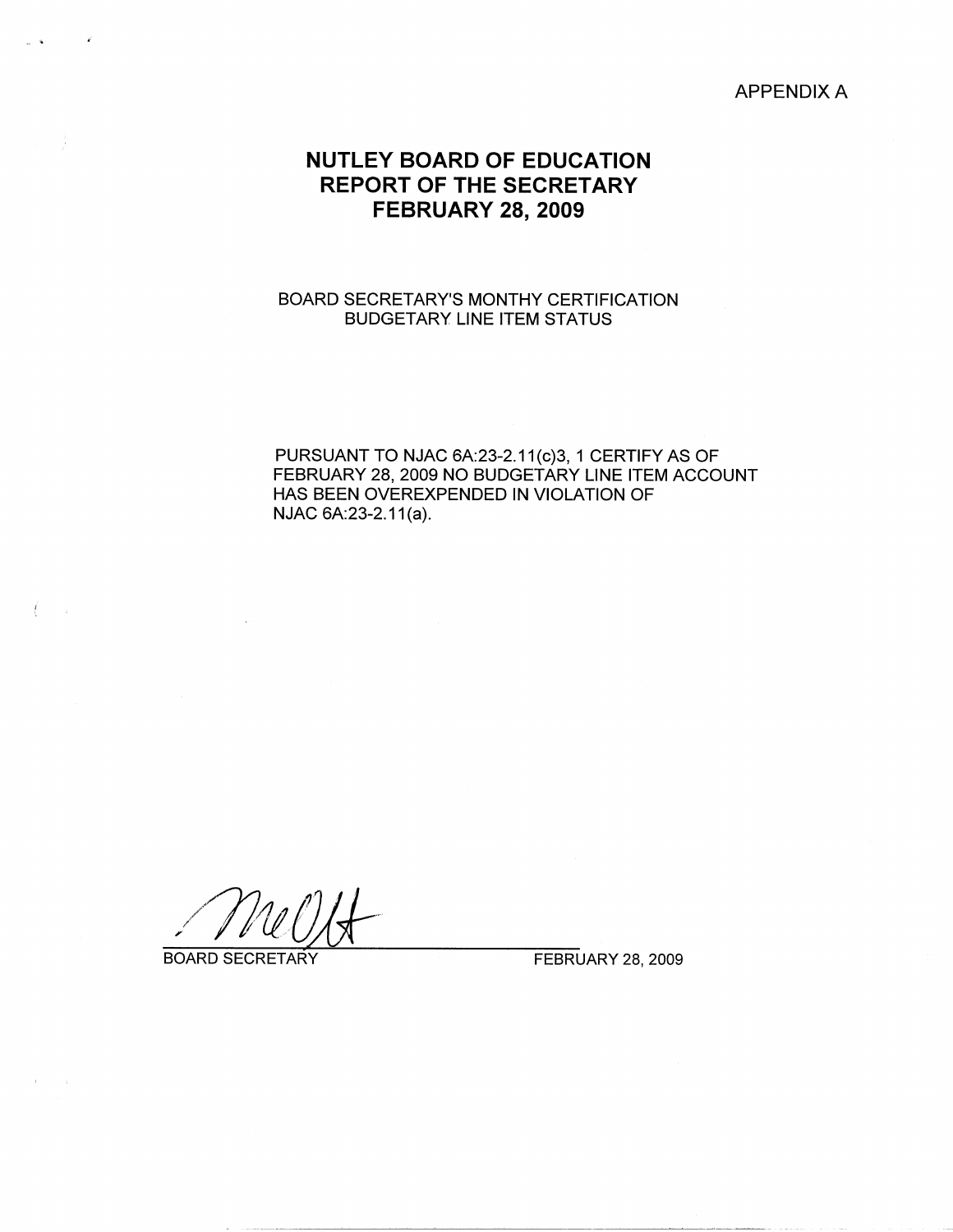# **Report of the Secretary to the Board of Education 03/11/09 10:07** r . **Nutley Board of Educati~n**

 $\ddot{\phantom{a}}$ 

 $\ell$ 

**Starting date 7/1/2008 Ending date 2/28/2009 Fund: 10 GENERAL CURRENT EXPENSE** 

| Assets:  |                                             |                   |                        |
|----------|---------------------------------------------|-------------------|------------------------|
| 101      | Cash in bank                                |                   | \$347,596.83           |
|          | 102 - 106 Cash Equivalents                  |                   | \$3,900.00             |
| 111      | Investments                                 |                   | \$0.00                 |
| 116      | Capital Reserve Account                     |                   | \$125,589.27           |
| 117      | Maintenance Reserve Account                 |                   | \$0.00                 |
| 121      | Tax levy Receivable                         |                   | \$0.00                 |
|          | Accounts Receivable:                        |                   |                        |
| 132      | Interfund                                   | \$4,201.45        |                        |
| 141      | Intergovernmental - State                   | \$477,154.93      |                        |
| 142      | Intergovernmental - Federal                 | \$0.00            |                        |
| 143      | Intergovernmental - Other                   | \$0.00            |                        |
| 153, 154 | Other (net of estimated uncollectable of \$ | \$9,912.21        | \$491,268.59           |
|          |                                             |                   |                        |
|          | Loans Receivable:                           |                   |                        |
| 131      | Interfund                                   | \$0.00            |                        |
| 151, 152 | Other (Net of estimated uncollectable of \$ | \$0.00            | \$0.00                 |
|          | <b>Other Current Assets</b>                 |                   | \$0.00                 |
|          | <b>Resources:</b>                           |                   |                        |
| 301      | <b>Estimated revenues</b>                   | \$51,929,453.00   |                        |
| 302      | Less revenues                               | (\$32,551,177.98) | \$19,378,275.02        |
|          | <b>Total assets and resources</b>           |                   | <u>\$20,346,629.71</u> |
|          | <b>Liabilities and fund equity</b>          |                   |                        |
|          | Liabilities:                                |                   |                        |
|          |                                             |                   |                        |
|          |                                             |                   |                        |

|     | <b>Total liabilities</b>                   | \$61,419.95 |
|-----|--------------------------------------------|-------------|
|     | Other current liabilities                  | \$61,495.94 |
| 481 | Deferred revenues                          | \$0.00      |
| 451 | Loans payable                              | \$0.00      |
| 431 | Contracts payable                          | \$0.00      |
| 421 | Accounts payable                           | (\$75.99)   |
| 411 | Intergovernmental accounts payable - state | \$0.00      |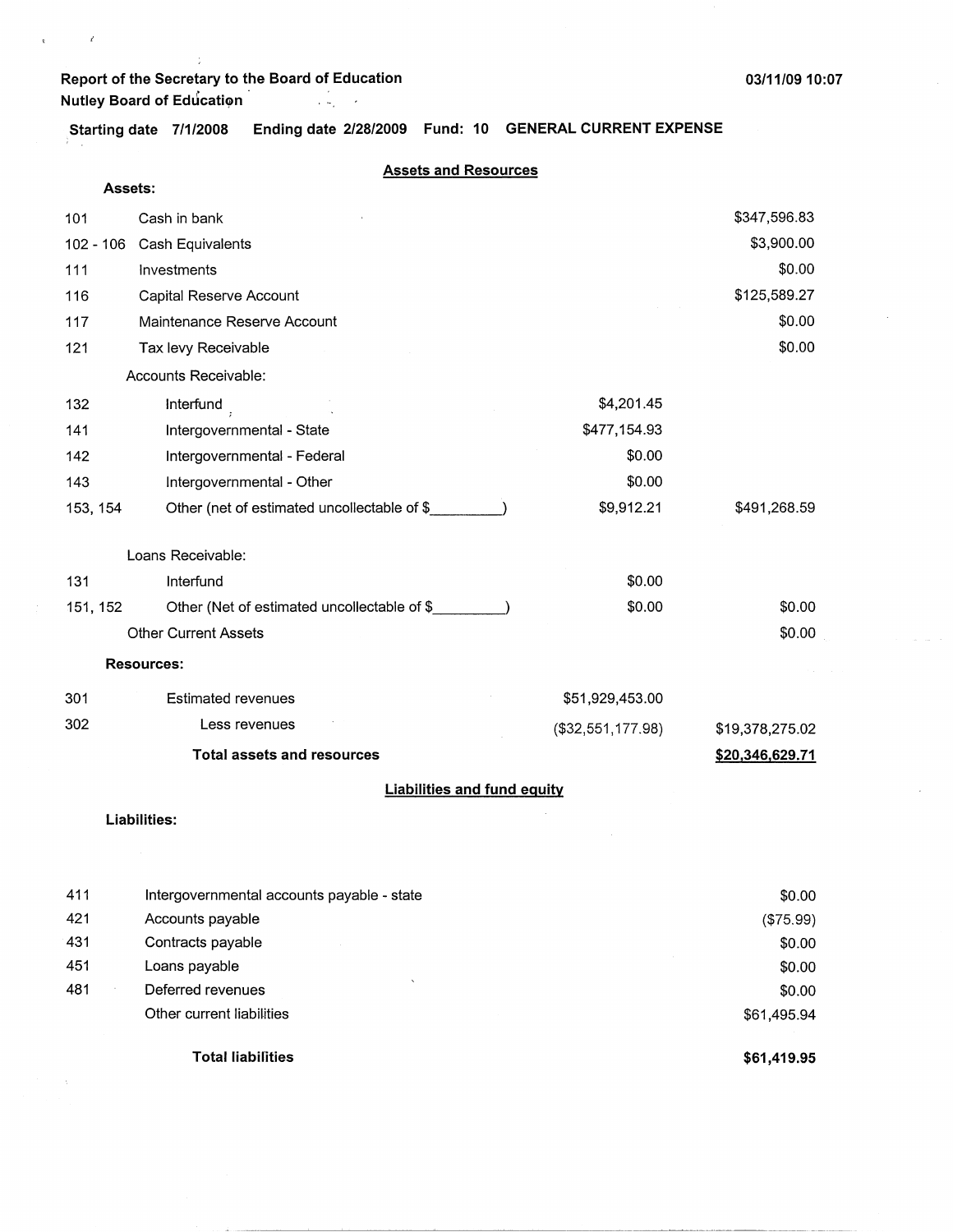**Starting date 7/1/2008 Ending date 2/28/2009 Fund: 10 GENERAL CURRENT EXPENSE** 

## **Fund Balance:**

Appropriated:

| 753,754        |                 | Reserve for encumbrances                        |                                                        |                   | \$18,369,518.41   |                   |
|----------------|-----------------|-------------------------------------------------|--------------------------------------------------------|-------------------|-------------------|-------------------|
| 761            |                 | Capital reserve account - July                  |                                                        |                   | \$725,718.34      |                   |
| 604            |                 | Add: Increase in capital reserve                |                                                        |                   | \$0.00            |                   |
| 307            |                 |                                                 | Less: Budgeted w/d from capital reserve eligible costs | \$0.00            |                   |                   |
| 309            |                 |                                                 | Less: Budgeted w/d from capital reserve excess costs   |                   | \$0.00            | \$725,718.34      |
| 764            |                 | Maintenance reserve account - July              |                                                        |                   | \$0.00            |                   |
| 606            |                 | Add: Increase in maintenance reserve            |                                                        |                   | \$0.00            |                   |
| 310            |                 |                                                 | Less: Budgeted w/d from maintenance reserve            |                   | \$0.00            | \$0.00            |
| 762            |                 | Adult education programs                        |                                                        |                   | \$0.00            |                   |
| 751,752,76x    |                 | Other reserves                                  |                                                        |                   | \$605,252.70      |                   |
| 601            |                 | Appropriations                                  |                                                        | \$53,703,687.59   |                   |                   |
| 602            |                 | Less: Expenditures                              | (\$32,891,980.67)                                      |                   |                   |                   |
|                |                 | Encumbrances                                    | (\$18,369,518.40)                                      | (\$51,261,499.07) | \$2,442,188.52    |                   |
|                |                 | Total appropriated                              |                                                        |                   | \$22,142,677.97   |                   |
|                | Unappropriated: |                                                 |                                                        |                   |                   |                   |
| 770            |                 | Fund balance, July 1                            |                                                        |                   | (\$706,098.06)    |                   |
| 303            |                 | Budgeted fund balance                           |                                                        |                   | (\$1,151,370.15)  |                   |
|                |                 | Total fund balance                              |                                                        |                   |                   | \$20,285,209.76   |
|                |                 | Total liabilities and fund equity               |                                                        |                   |                   | \$20,346,629.71   |
|                |                 | <b>Recapitulation of Budgeted Fund Balance:</b> |                                                        |                   |                   |                   |
|                |                 |                                                 |                                                        | <b>Budgeted</b>   | <b>Actual</b>     | <b>Variance</b>   |
| Appropriations |                 |                                                 |                                                        | \$53,703,687.59   | \$51,261,499.07   | \$2,442,188.52    |
| Revenues       |                 |                                                 |                                                        | (\$51,929,453.00) | (\$32,551,177.98) | (\$19,378,275.02) |
| Subtotal       |                 |                                                 |                                                        | \$1,774,234.59    | \$18,710,321.09   | (\$16,936,086.50) |
|                |                 | Change in capital reserve account:              |                                                        |                   |                   |                   |

Plus - Increase in reserve Less - Withdrawal from reserve Subtotal Less: Adjustment for prior year Budgeted fund balance \$0.00 \$0.00 \$1,774,234.59 (\$622,864.44) \$1,151,370.15 (\$600,129.07) \$0.00 \$18,110,192.02 (\$622,864.44) \$17,487,327.58

\$600,129.07

(\$16,335,957.43)

(\$16,335,957.43)

Board Secretary

Ьate

 $\mathcal{L}(\mathfrak{p}_1) = \mathcal{L}(\mathfrak{p}_1)$  ,  $\mathcal{L}(\mathfrak{p}_2)$  ,  $\mathcal{L}(\mathfrak{p}_3)$ 

Prepared and submitted by :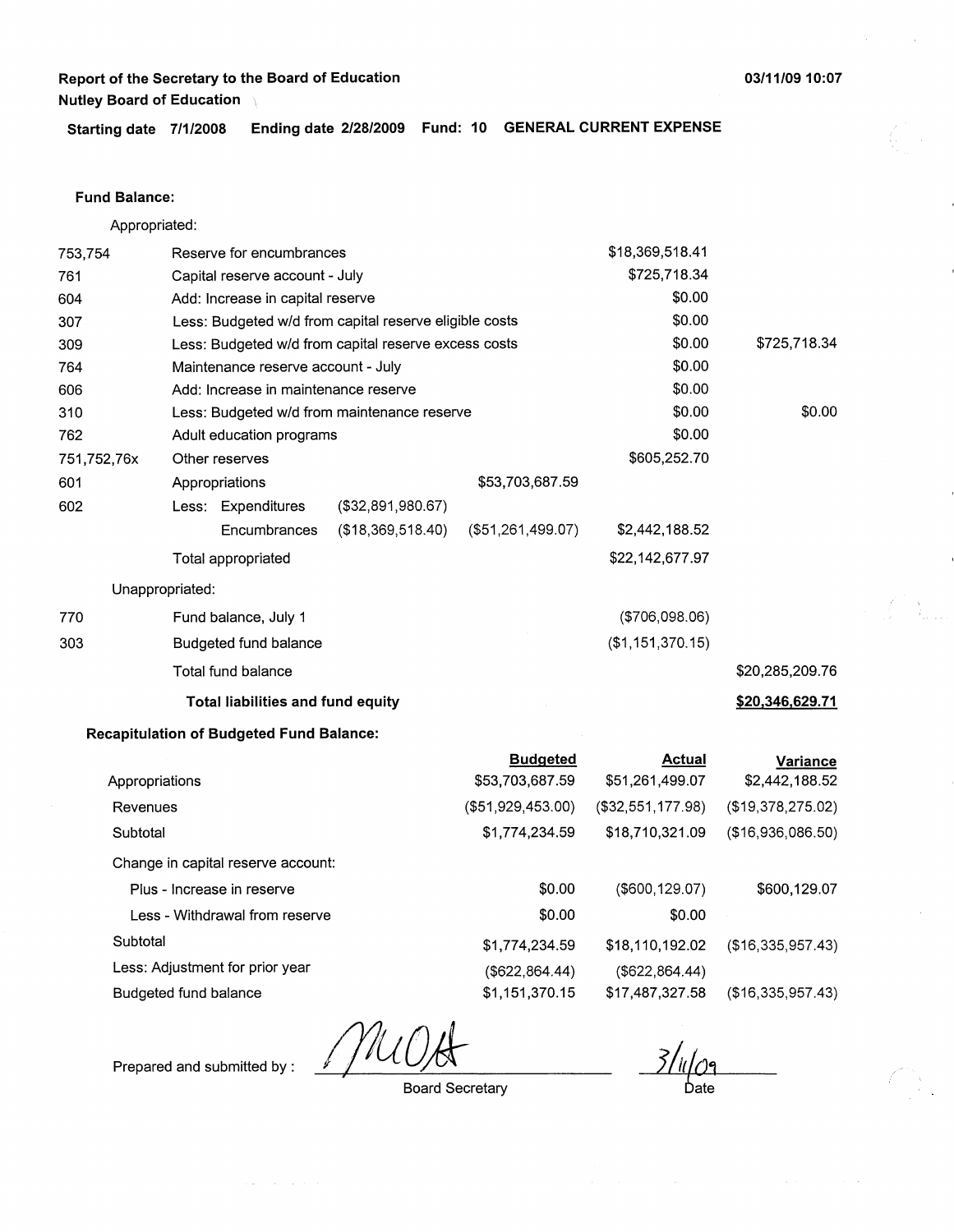$\mathcal{L}^{\mathcal{L}}$  and  $\mathcal{L}^{\mathcal{L}}$  $\hat{\mathbf{r}}$ 

 $\hat{\mathbf{r}}^{(i)}$  , where  $\hat{\mathbf{r}}^{(i)}$  , and the field of the space of the state space and the space

. **Starting date 7/1/2008 Ending date 2/28/2009 Fund: 20 SPECIAL REVENUE FUNDS** 

| Assets:   |                                             |                |                |
|-----------|---------------------------------------------|----------------|----------------|
| 101       | Cash in bank                                |                | (\$313,479.92) |
| 102 - 106 | Cash Equivalents                            |                | \$0.00         |
| 111       | Investments                                 |                | \$0.00         |
| 116       | Capital Reserve Account                     |                | \$0.00         |
| 117       | Maintenance Reserve Account                 |                | \$0.00         |
| 121       | Tax levy Receivable                         |                | \$0.00         |
|           | Accounts Receivable:                        |                |                |
| 132       | Interfund                                   | \$0.00         |                |
| 141       | Intergovernmental - State                   | \$547,971.82   |                |
| 142       | Intergovernmental - Federal                 | \$2,463.96     |                |
| 143       | Intergovernmental - Other                   | \$0.00         |                |
| 153, 154  | Other (net of estimated uncollectable of \$ | \$0.00         | \$550,435.78   |
|           | Loans Receivable:                           |                |                |
| 131       | Interfund                                   | \$0.00         |                |
| 151, 152  | Other (Net of estimated uncollectable of \$ | \$0.00         | \$0.00         |
|           | <b>Other Current Assets</b>                 |                | \$0.00         |
|           | <b>Resources:</b>                           |                |                |
| 301       | <b>Estimated revenues</b>                   | \$1,615,595.00 |                |
| 302       | Less revenues                               | (\$371,489.00) | \$1,244,106.00 |
|           | <b>Total assets and resources</b>           |                | \$1,481,061.86 |
|           | <b>Liabilities and fund equity</b>          |                |                |
|           | <b>Liabilities:</b>                         |                |                |
| 101       | Cash in bank                                |                | (\$313,479.92) |
| 411       | Intergovernmental accounts payable - state  |                | \$3,603.70     |
| 421       | Accounts payable                            |                | \$0.00         |
| 431       | Contracts payable                           |                | \$0.00         |
| 451       | Loans payable                               |                | \$0.00         |
| 481       | Deferred revenues                           |                | \$850,544.80   |
|           | Other current liabilities                   |                | \$415.84       |
|           | <b>Total liabilities</b>                    |                | \$854,564.34   |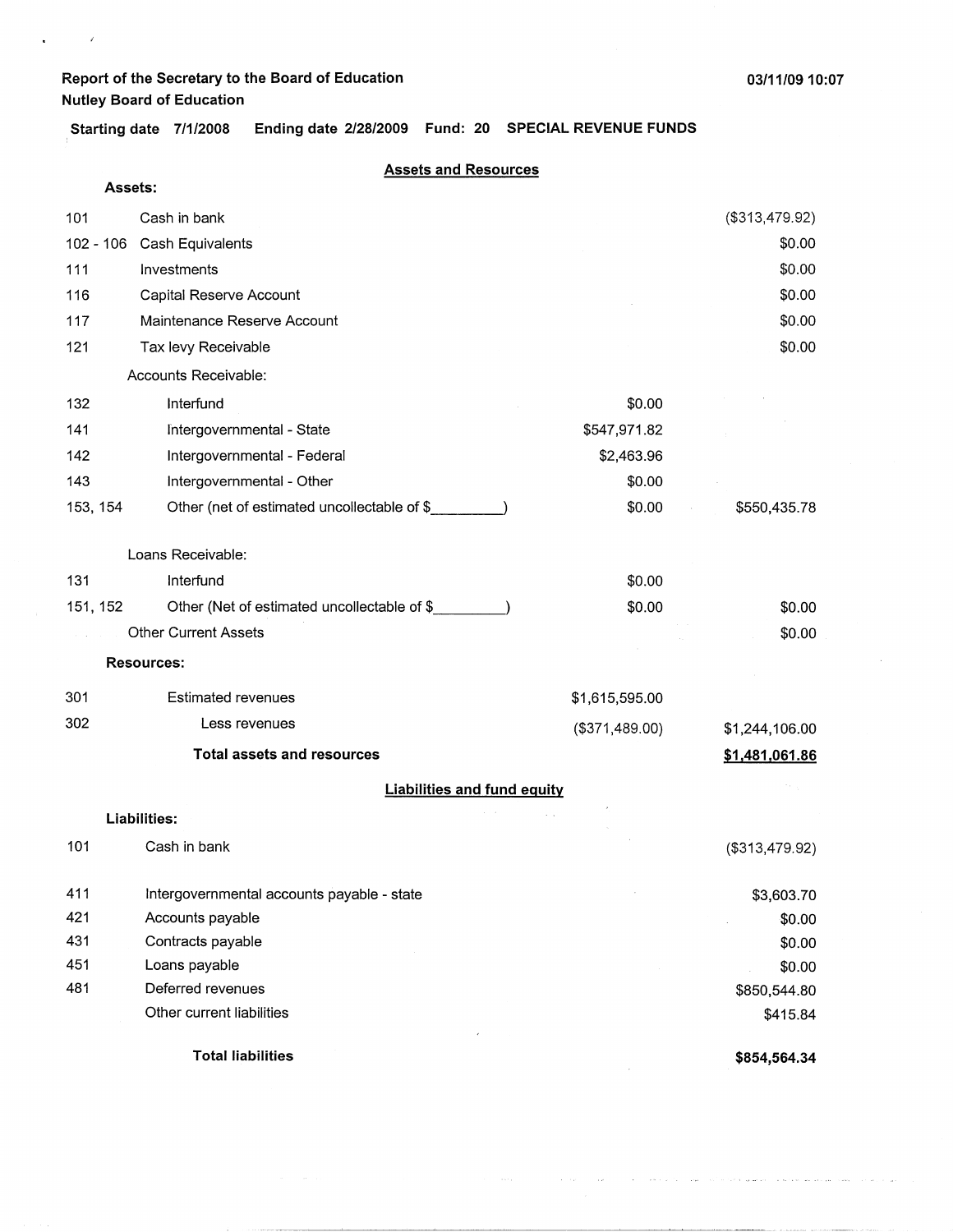**Starting date 7/1/2008 Ending date 2/28/2009 Fund: 20 SPECIAL REVENUE FUNDS** 

#### **Fund Balance:**

753,754 761 604 Appropriated: Reserve for encumbrances Capital reserve account - July Add: Increase in capital reserve 307 309 764 Less: Budgeted w/d from capital reserve eligible costs Less: Budgeted w/d from capital reserve excess costs Maintenance reserve account - July 606 Add: Increase in maintenance reserve 310 762 751,752,76x 601 Less: Budgeted w/d from maintenance reserve Adult education programs Other reserves Appropriations 602 770 **303**  Less: Expenditures **Encumbrances** Total appropriated Unappropriated: Fund balance, July 1 Budgeted fund balance Total fund balance (\$749,342.11) (\$229,773.18) **Total liabilities and fund equity Recapitulation of Budgeted Fund Balance:**  \$1,852,685.98 (\$979,115.29) **Budgeted**  \$229,773.18 \$0.00 \$0.00 \$0.00 \$0.00 \$0.00 \$0.00 \$0.00 \$0.00 \$0.00 \$873,570.69 \$1,103,343.87 (\$304,337.04) (\$172,509.31) **Actual**  \$0.00 \$0.00 \$626,497.52 **\$1,481,061.86 Variance** 

| . <u>. .</u>     |                |                  |
|------------------|----------------|------------------|
| \$1,852,685.98   | \$979,115.29   | \$873,570.69     |
| (\$1,615,595.00) | (\$371,489.00) | (\$1,244,106.00) |
| \$237,090.98     | \$607,626.29   | (\$370,535.31)   |
|                  |                |                  |
| \$0.00           | \$0.00         | \$0.00           |
| \$0.00           | \$0.00         |                  |
| \$237,090.98     | \$607.626.29   | (\$370,535.31)   |
| (\$64,581.67)    | (\$64,581.67)  |                  |
| \$172,509.31     | \$543,044.62   | (\$370,535.31)   |
|                  |                |                  |

M

Prepared and submitted by :

Board Secretary

 $3/1/09$ 

Date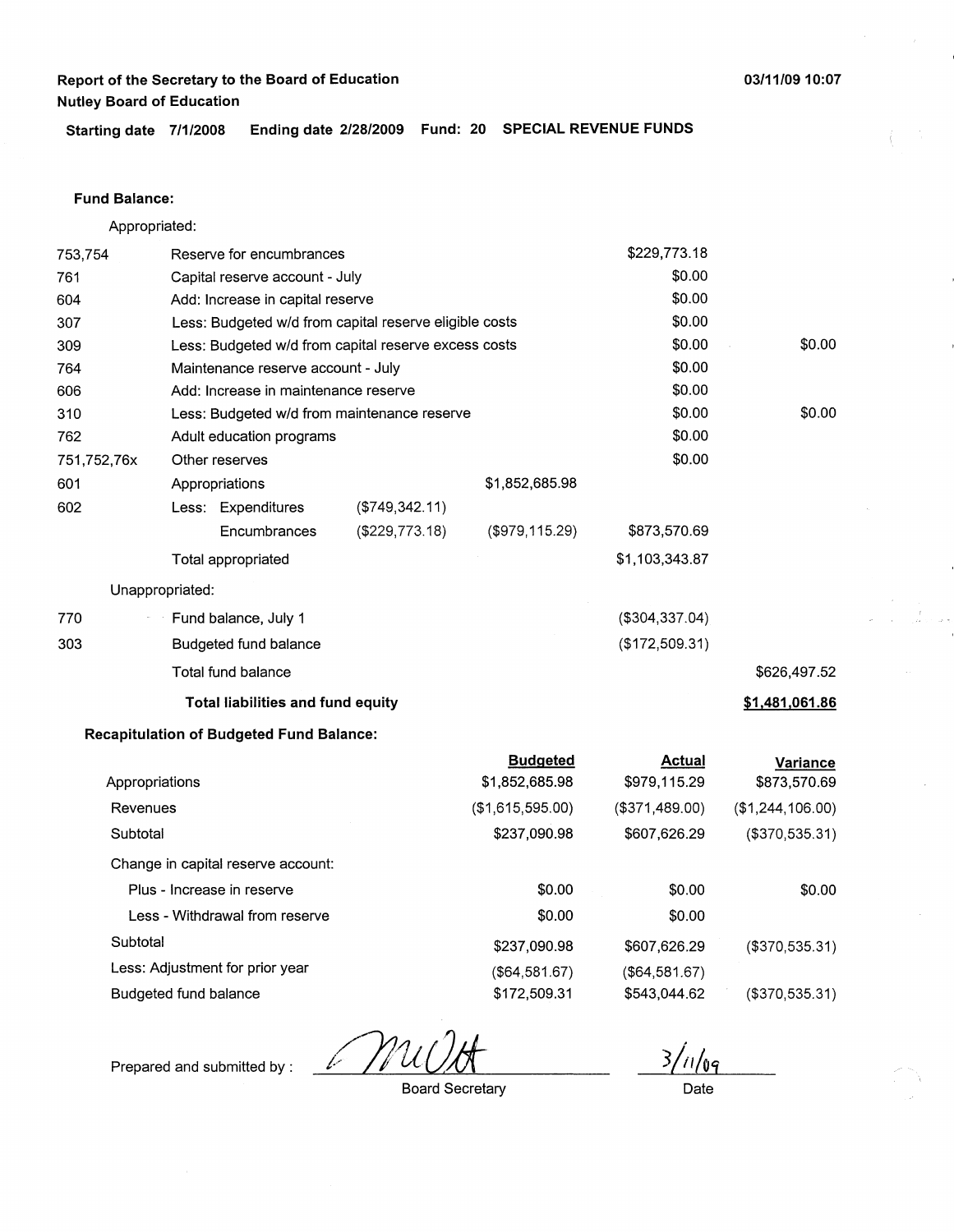$\pmb{\imath}$ 

**Starting date 7/1/2008 Ending date 2/28/2009 Fund: 30 CAPITAL PROJECTS FUNDS** 

|           | Assets:                                     |                  |                  |
|-----------|---------------------------------------------|------------------|------------------|
| 101       | Cash in bank                                |                  | \$26,985,800.17  |
| 102 - 106 | Cash Equivalents                            |                  | \$0.00           |
| 111       | Investments                                 |                  | \$0.00           |
| 116       | Capital Reserve Account                     |                  | \$0.00           |
| 117       | Maintenance Reserve Account                 |                  | \$0.00           |
| 121       | Tax levy Receivable                         |                  | \$0.00           |
|           | Accounts Receivable:                        |                  |                  |
| 132       | Interfund                                   | \$22,659.00      |                  |
| 141       | Intergovernmental - State                   | \$1,885,104.04   |                  |
| 142       | Intergovernmental - Federal                 | \$0.00           |                  |
| 143       | Intergovernmental - Other                   | \$40,000.00      |                  |
| 153, 154  | Other (net of estimated uncollectable of \$ | \$0.00           | \$1,947,763.04   |
|           |                                             |                  |                  |
|           | Loans Receivable:                           |                  |                  |
| 131       | Interfund                                   | \$0.00           |                  |
| 151, 152  | Other (Net of estimated uncollectable of \$ | \$0.00           | \$0.00           |
|           | <b>Other Current Assets</b>                 |                  | \$0.00           |
|           | <b>Resources:</b>                           |                  |                  |
| 301       | <b>Estimated revenues</b>                   | \$0.00           |                  |
| 302       | Less revenues                               | (\$1,714,648.21) | (\$1,714,648.21) |
|           | <b>Total assets and resources</b>           |                  | \$27,218,915.00  |
|           | <b>Liabilities and fund equity</b>          |                  |                  |
|           | Liabilities:                                |                  |                  |
|           |                                             |                  |                  |

|     | <b>Total liabilities</b>                   |          | \$2,279,420.48 |
|-----|--------------------------------------------|----------|----------------|
|     | Other current liabilities                  | $\Delta$ | \$793,481.48   |
| 481 | Deferred revenues                          |          | \$1,181,405.00 |
| 451 | Loans payable                              |          | \$0.00         |
| 431 | Contracts payable                          |          | \$0.00         |
| 421 | Accounts payable                           |          | \$304,534.00   |
| 411 | Intergovernmental accounts payable - state |          | \$0.00         |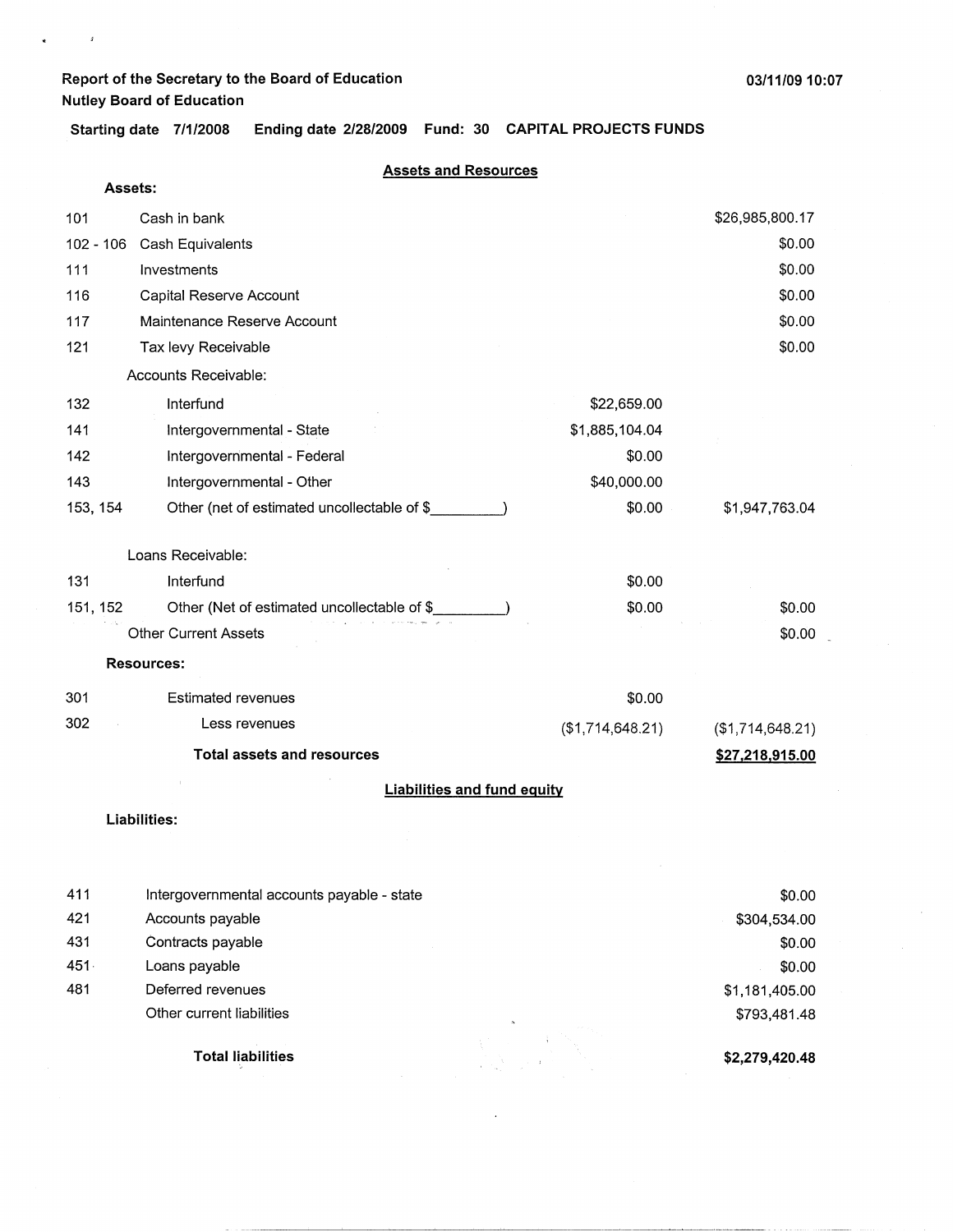**Starting date 7/1/2008 Ending date 2/28/2009 Fund: 30 CAPITAL PROJECTS FUNDS** 

## **Fund Balance:**

Appropriated:

| 753,754        |                       | Reserve for encumbrances                        |                                                        |                   | \$4,740,559.49      |                 |
|----------------|-----------------------|-------------------------------------------------|--------------------------------------------------------|-------------------|---------------------|-----------------|
| 761            |                       | Capital reserve account - July                  |                                                        |                   | \$0.00              |                 |
| 604            |                       | Add: Increase in capital reserve                |                                                        | \$0.00            |                     |                 |
| 307            |                       |                                                 | Less: Budgeted w/d from capital reserve eligible costs |                   | \$0.00              |                 |
| 309            |                       |                                                 | Less: Budgeted w/d from capital reserve excess costs   |                   | \$0.00              | \$0.00          |
| 764            |                       | Maintenance reserve account - July              |                                                        |                   | \$0.00              |                 |
| 606            |                       | Add: Increase in maintenance reserve            |                                                        |                   | \$0.00              |                 |
| 310            |                       |                                                 | Less: Budgeted w/d from maintenance reserve            |                   | \$0.00              | \$0.00          |
| 762            |                       | Adult education programs                        |                                                        |                   | \$0.00              |                 |
| 751,752,76x    |                       | Other reserves                                  |                                                        |                   | \$0.00              |                 |
| 601            |                       | Appropriations                                  |                                                        | \$32,350,373.49   |                     |                 |
| 602            |                       | Less: Expenditures                              | (\$6, 177, 082.80)                                     |                   |                     |                 |
|                |                       | Encumbrances                                    | (\$4,064,302.49)                                       | (\$10,241,385.29) | \$22,108,988.20     |                 |
|                |                       | Total appropriated                              |                                                        |                   | \$26,849,547.69     |                 |
|                | Unappropriated:       |                                                 |                                                        |                   |                     |                 |
| 770            |                       | Fund balance, July 1                            |                                                        |                   | \$20,383,445.97     |                 |
| 303            |                       | <b>Budgeted fund balance</b>                    |                                                        |                   | (\$22, 293, 499.14) |                 |
|                |                       | Total fund balance                              |                                                        |                   |                     | \$24,939,494.52 |
|                |                       | Total liabilities and fund equity               |                                                        |                   |                     | \$27,218,915.00 |
|                |                       | <b>Recapitulation of Budgeted Fund Balance:</b> |                                                        |                   |                     |                 |
|                |                       |                                                 |                                                        | <b>Budgeted</b>   | <b>Actual</b>       | <b>Variance</b> |
| Appropriations |                       |                                                 |                                                        | \$32,350,373.49   | \$10,241,385.29     | \$22,108,988.20 |
| Revenues       |                       |                                                 |                                                        | \$0.00            | (\$1,714,648.21)    | \$1,714,648.21  |
| Subtotal       |                       |                                                 |                                                        | \$32,350,373.49   | \$8,526,737.08      | \$23,823,636.41 |
|                |                       | Change in capital reserve account:              |                                                        |                   |                     |                 |
|                |                       | Plus - Increase in reserve                      |                                                        | \$0.00            | \$0.00              | \$0.00          |
|                |                       | Less - Withdrawal from reserve                  |                                                        | \$0.00            | \$0.00              |                 |
| Subtotal       |                       |                                                 |                                                        | \$32,350,373.49   | \$8,526,737.08      | \$23,823,636.41 |
|                |                       | Less: Adjustment for prior year                 |                                                        | (\$10,056,874.35) | (\$10,056,874.35)   |                 |
|                | Budgeted fund balance |                                                 |                                                        | \$22,293,499.14   | (\$1,530,137.27)    | \$23,823,636.41 |

 $311/09$ 

Prepared and submitted by :

Board Secretary

Date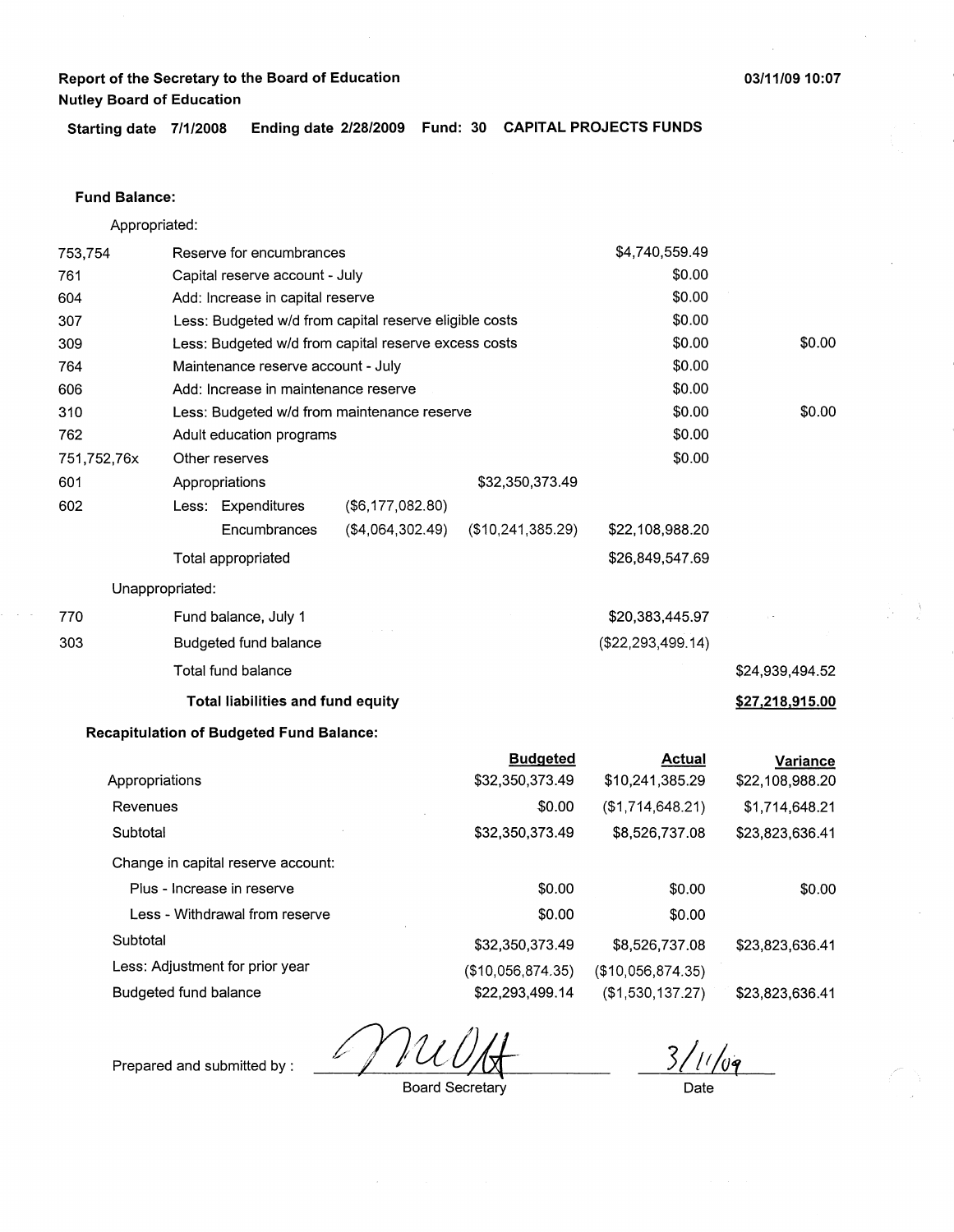$\lambda$ 

 $\sim$ 

 $\bullet$   $\bullet$   $\bullet$ 

 $\sim$  10  $^{\circ}$  and

**Starting date 7/1/2008 Ending date 2/28/2009 Fund: 40 DEBT SERVICE FUNDS** 

| Assets:  |                                                        |                                    |               |
|----------|--------------------------------------------------------|------------------------------------|---------------|
| 101      | Cash in bank                                           |                                    | (\$21,746.13) |
|          | 102 - 106 Cash Equivalents                             |                                    | \$0.00        |
| 111      | Investments                                            |                                    | \$0.00        |
| 116      | Capital Reserve Account                                |                                    | \$0.00        |
| 117      | Maintenance Reserve Account                            |                                    | \$0.00        |
| 121      | Tax levy Receivable                                    |                                    | \$0.00        |
|          | Accounts Receivable:                                   |                                    |               |
| 132      | Interfund                                              | \$21,747.60                        |               |
| 141      | Intergovernmental - State                              | \$0.00                             |               |
| 142      | Intergovernmental - Federal                            | \$0.00                             |               |
| 143      | Intergovernmental - Other                              | \$0.00                             |               |
| 153, 154 | Other (net of estimated uncollectable of \$            | \$0.00                             | \$21,747.60   |
|          |                                                        |                                    |               |
|          | Loans Receivable:                                      |                                    |               |
| 131      | Interfund                                              | \$0.00                             |               |
| 151, 152 | Other (Net of estimated uncollectable of \$__________) | \$0.00                             | \$0.00        |
|          | <b>Other Current Assets</b>                            |                                    | \$0.00        |
|          | <b>Resources:</b>                                      |                                    |               |
| 301      | <b>Estimated revenues</b>                              | \$4,580,862.00                     |               |
| 302      | Less revenues                                          | (\$4,580,862.00)                   | \$0.00        |
|          | <b>Total assets and resources</b>                      |                                    | \$1.47        |
|          |                                                        | <b>Liabilities and fund equity</b> |               |
|          | <b>Liabilities:</b>                                    |                                    |               |
| 101      | Cash in bank                                           |                                    | (\$21,746.13) |
| 411      | Intergovernmental accounts payable - state             |                                    | \$0.00        |
| 421      | Accounts payable                                       |                                    | \$0.00        |
| 431      | Contracts payable                                      |                                    | \$0.00        |
| 451      | Loans payable                                          |                                    | \$0.00        |
| 481      | Deferred revenues                                      |                                    | \$0.00        |
|          | Other current liabilities                              |                                    | \$0.00        |
|          | <b>Total liabilities</b>                               |                                    | \$0.00        |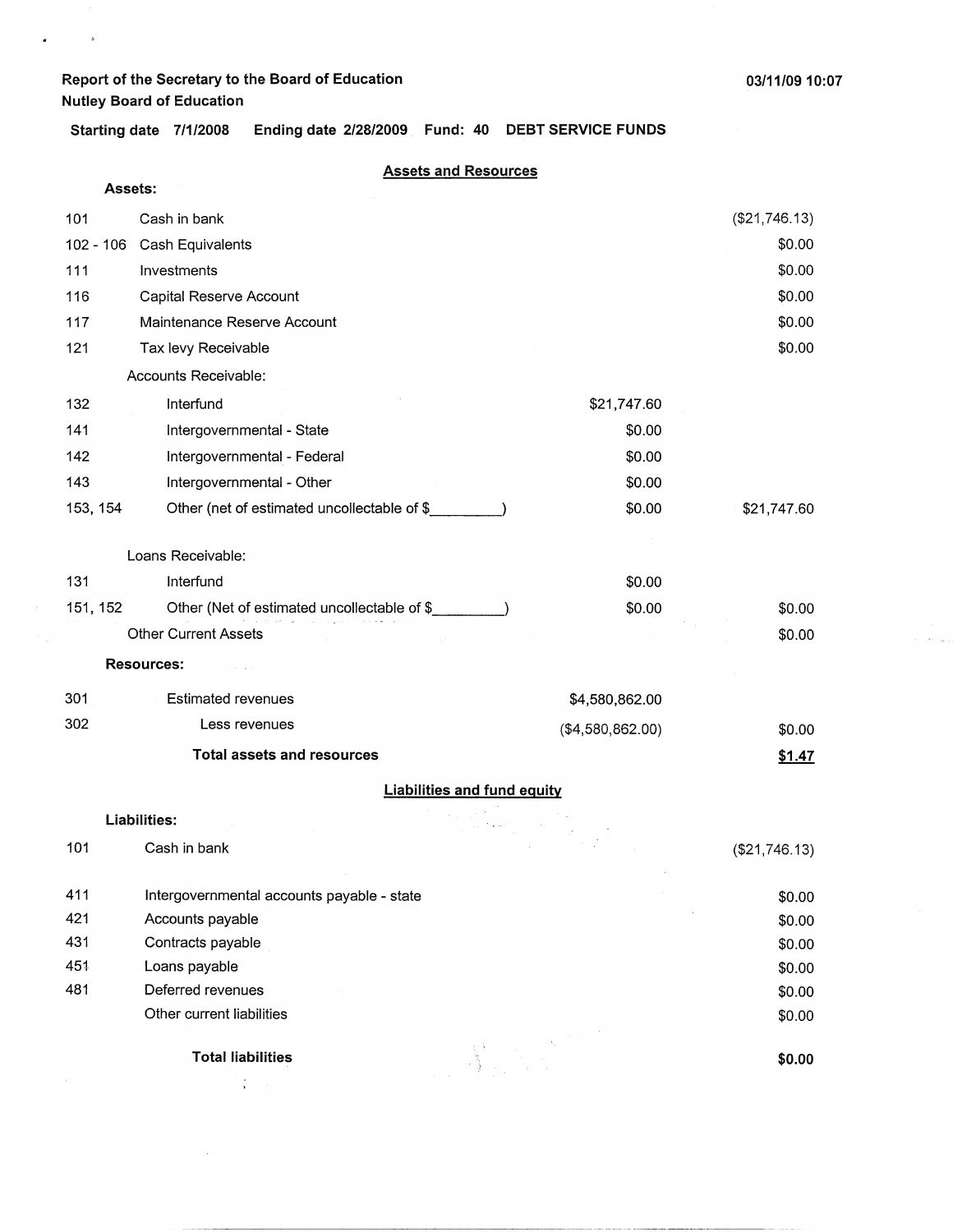**Starting date 7/1/2008 Ending date 2/28/2009 Fund: 40 DEBT SERVICE FUNDS** 

## **Fund Balance:**

Appropriated:

| 753,754     | Reserve for encumbrances                               |                  |        |                  | \$0.00           |                 |  |
|-------------|--------------------------------------------------------|------------------|--------|------------------|------------------|-----------------|--|
| 761         | Capital reserve account - July                         |                  |        |                  | \$0.00           |                 |  |
| 604         | Add: Increase in capital reserve                       |                  | \$0.00 |                  |                  |                 |  |
| 307         | Less: Budgeted w/d from capital reserve eligible costs |                  |        | \$0.00           |                  |                 |  |
| 309         | Less: Budgeted w/d from capital reserve excess costs   |                  |        |                  | \$0.00           | \$0.00          |  |
| 764         | Maintenance reserve account - July                     |                  |        |                  | \$0.00           |                 |  |
| 606         | Add: Increase in maintenance reserve                   |                  |        |                  | \$0.00           |                 |  |
| 310         | Less: Budgeted w/d from maintenance reserve            |                  |        |                  | \$0.00           | \$0.00          |  |
| 762         | Adult education programs                               |                  |        |                  | \$0.00           |                 |  |
| 751,752,76x | Other reserves                                         |                  |        |                  | \$0.00           |                 |  |
| 601         | Appropriations                                         |                  |        | \$4,580,862.25   |                  |                 |  |
| 602         | Less: Expenditures                                     | (\$4,580,862.25) |        |                  |                  |                 |  |
|             | Encumbrances                                           |                  | \$0.00 | (\$4,580,862.25) | \$0.00           |                 |  |
|             | <b>Total appropriated</b>                              |                  |        |                  | \$0.00           |                 |  |
|             | Unappropriated:                                        |                  |        |                  |                  |                 |  |
| 770         | Fund balance, July 1                                   |                  |        |                  | $-$ \$1.22       |                 |  |
| 303         | Budgeted fund balance                                  |                  |        |                  | (\$0.25)         |                 |  |
|             | Total fund balance                                     |                  |        |                  |                  | \$0.97          |  |
|             | <b>Total liabilities and fund equity</b>               |                  |        |                  |                  | \$0.97          |  |
|             | <b>Recapitulation of Budgeted Fund Balance:</b>        |                  |        |                  |                  |                 |  |
|             |                                                        |                  |        | <b>Budgeted</b>  | <b>Actual</b>    | <b>Variance</b> |  |
|             | Appropriations                                         |                  |        | \$4,580,862.25   | \$4,580,862.25   | \$0.00          |  |
| Revenues    |                                                        |                  |        | (\$4,580,862.00) | (\$4,580,862.00) | \$0.00          |  |
| Subtotal    |                                                        |                  |        | \$0.25           | \$0.25           | \$0.00          |  |
|             | Change in capital reserve account:                     |                  |        |                  |                  |                 |  |
|             | Plus - Increase in reserve                             |                  |        | \$0.00           | \$0.00           | \$0.00          |  |

Plus - Increase in reserve Less - Withdrawal from reserve Subtotal Less: Adjustment for prior year Budgeted fund balance \$0.00 \$0.00 \$0.25 \$0.00 \$0.25 \$0.00 \$0.00 \$0.25 \$0.00 \$0.25

3/11/0g

Prepared and submitted by :

Board Secretary

Date

\$0.00

\$0.00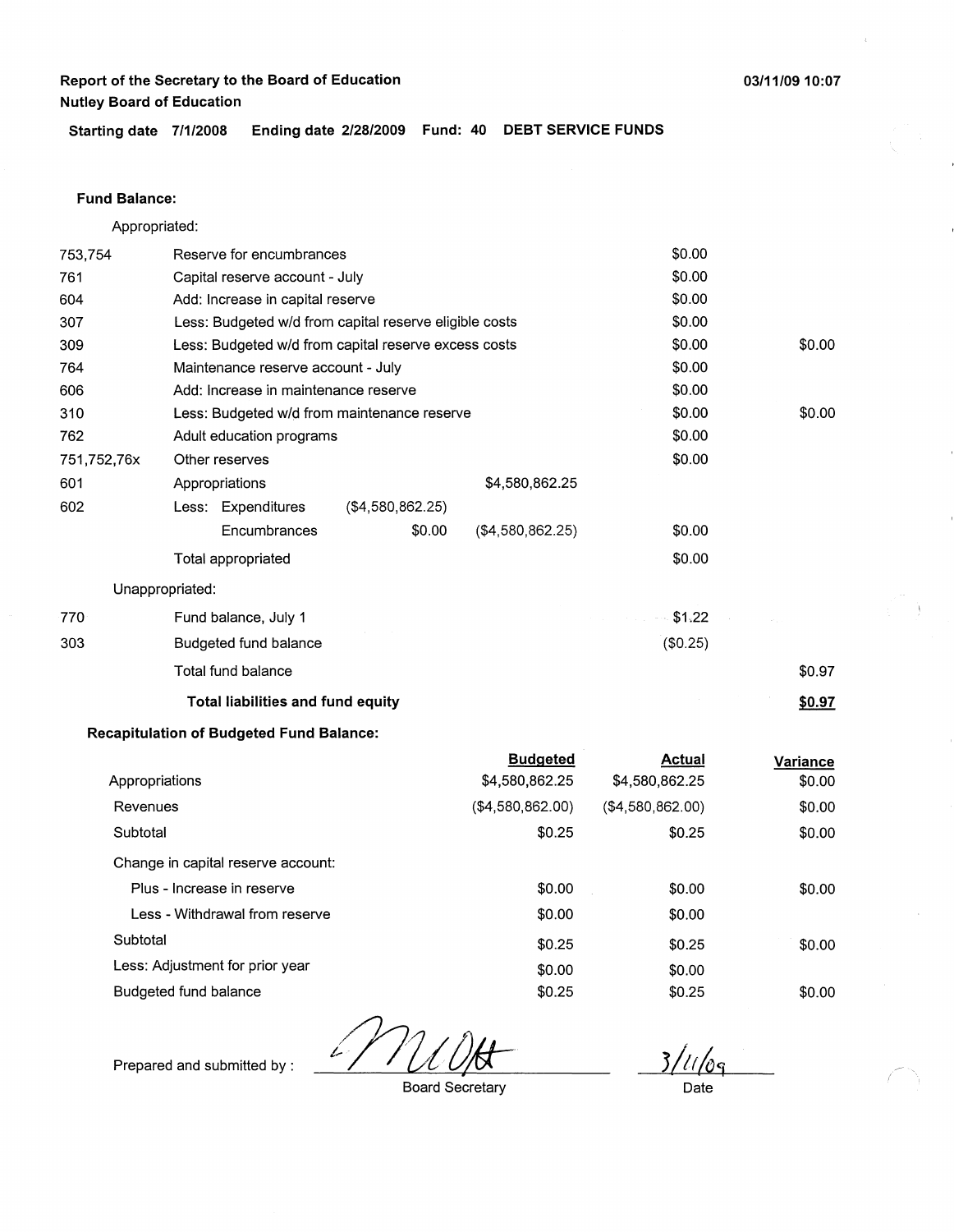$\sim$   $\sim$ 

 $\mathcal{L}^{\text{max}}$  ,  $\mathcal{L}^{\text{max}}$  $\mathbf{r}$ 

**03/11/0910:07** 

 $\hat{\mathcal{A}}$ 

**Starting date 7/1/2008 Ending date 2/28/2009 Fund: 50 ENTERPRISE FUND** 

| Assets:     |                                             |                |                  |
|-------------|---------------------------------------------|----------------|------------------|
| 101         | Cash in bank                                |                | \$149,307.01     |
| $102 - 106$ | Cash Equivalents                            |                | \$592.00         |
| 111         | Investments                                 |                | \$0.00           |
| 116         | Capital Reserve Account                     |                | \$0.00           |
| 117         | Maintenance Reserve Account                 |                | \$0.00           |
| 121         | Tax levy Receivable                         |                | \$0.00           |
|             | Accounts Receivable:                        |                |                  |
| 132         | Interfund                                   | \$0.00         |                  |
| 141         | Intergovernmental - State                   | (\$571.54)     |                  |
| 142         | Intergovernmental - Federal                 | (\$6,725.90)   |                  |
| 143         | Intergovernmental - Other                   | \$0.00         |                  |
| 153, 154    | Other (net of estimated uncollectable of \$ | \$0.00         | (\$7,297.44)     |
|             | Loans Receivable:                           |                |                  |
| 131         | Interfund                                   | \$0.00         |                  |
| 151, 152    | Other (Net of estimated uncollectable of \$ | \$0.00         | \$0.00           |
|             | <b>Other Current Assets</b>                 |                | \$20,458.84      |
|             | <b>Resources:</b>                           |                |                  |
| 301         | <b>Estimated revenues</b>                   | \$0.00         |                  |
| 302         | Less revenues                               | (\$525,932.26) | (\$525,932.26)   |
|             | <b>Total assets and resources</b>           |                | ( \$362, 871.85) |
|             | <b>Liabilities and fund equity</b>          |                |                  |
|             | Liabilities:                                |                |                  |
|             |                                             |                |                  |
|             |                                             |                |                  |
|             |                                             |                |                  |

|     | <b>Total liabilities</b>                   | \$52,724.18 |
|-----|--------------------------------------------|-------------|
|     | Other current liabilities                  | \$52,724.18 |
| 481 | Deferred revenues                          | \$0.00      |
| 451 | Loans payable                              | \$0.00      |
| 431 | Contracts payable                          | \$0.00      |
| 421 | Accounts payable                           | \$0.00      |
| 411 | Intergovernmental accounts payable - state | \$0.00      |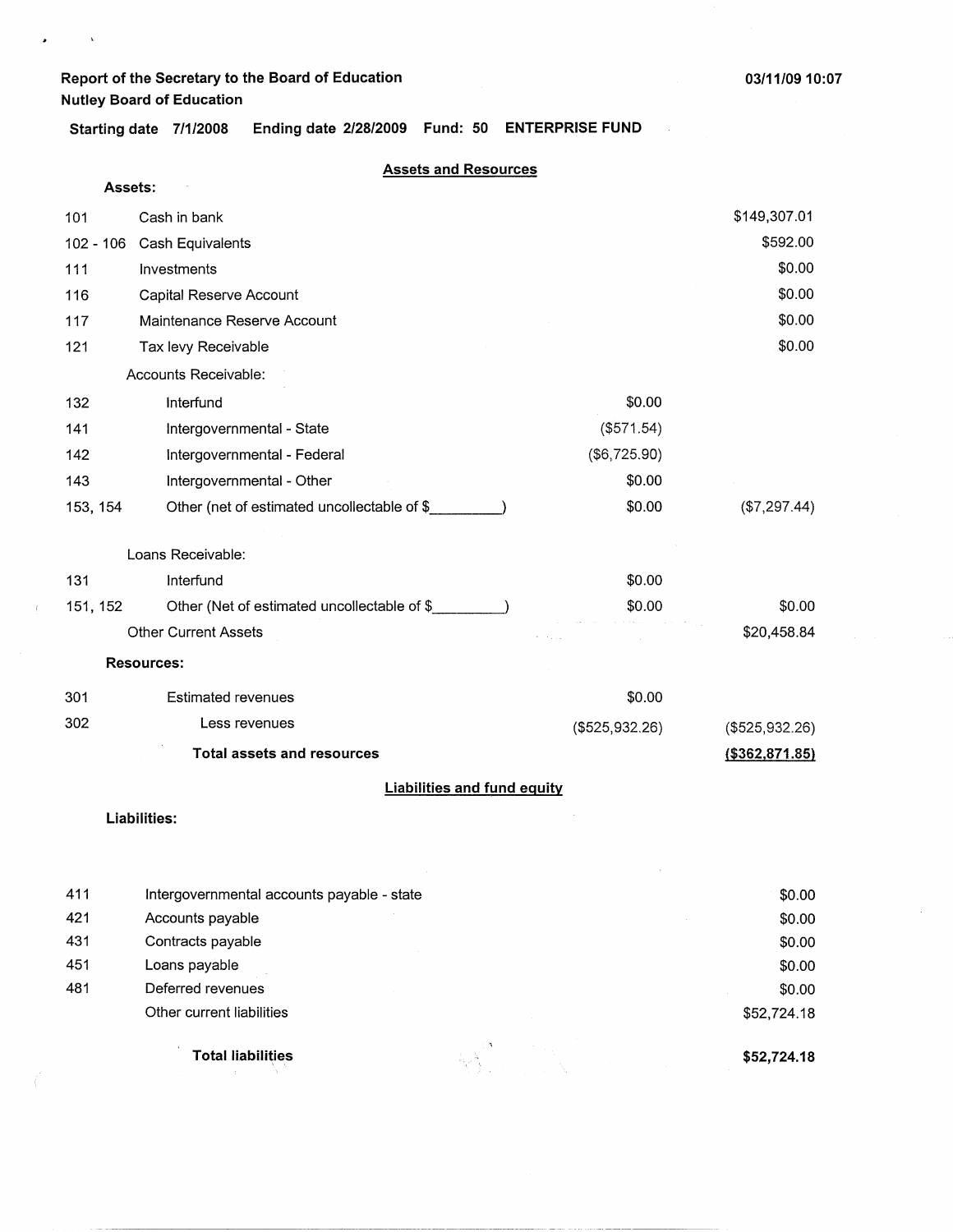**Starting date 7/1/2008 Ending date 2/28/2009 Fund: 50 ENTERPRISE FUND** 

## **Fund Balance:**

Appropriated:

| 753,754                         | Reserve for encumbrances |                                                 |                                                        |                                   | \$515,877.15                  |                                 |
|---------------------------------|--------------------------|-------------------------------------------------|--------------------------------------------------------|-----------------------------------|-------------------------------|---------------------------------|
| 761                             |                          | Capital reserve account - July                  |                                                        |                                   | \$0.00                        |                                 |
| 604                             |                          | Add: Increase in capital reserve                |                                                        |                                   | \$0.00                        |                                 |
| 307                             |                          |                                                 | Less: Budgeted w/d from capital reserve eligible costs |                                   | \$0.00                        |                                 |
| 309                             |                          |                                                 | Less: Budgeted w/d from capital reserve excess costs   |                                   | \$0.00                        | \$0.00                          |
| 764                             |                          | Maintenance reserve account - July              |                                                        |                                   | \$0.00                        |                                 |
| 606                             |                          | Add: Increase in maintenance reserve            |                                                        |                                   | \$0.00                        |                                 |
| 310                             |                          |                                                 | Less: Budgeted w/d from maintenance reserve            |                                   | \$0.00                        | \$0.00                          |
| 762                             |                          | Adult education programs                        |                                                        |                                   | \$0.00                        |                                 |
| 751,752,76x                     |                          | Other reserves                                  |                                                        |                                   | \$0.00                        |                                 |
| 601                             |                          | Appropriations                                  |                                                        | \$1,087,460.19                    |                               |                                 |
| 602                             |                          | Less: Expenditures                              | (\$422,561.45)                                         |                                   |                               |                                 |
|                                 |                          | Encumbrances                                    | $($ \$515,877.15 $)$                                   | ( \$938, 438.60)                  | \$149,021.59                  |                                 |
|                                 |                          | Total appropriated                              |                                                        |                                   | \$664,898.74                  |                                 |
|                                 | Unappropriated:          |                                                 |                                                        |                                   |                               |                                 |
| 770                             |                          | Fund balance, July 1                            |                                                        |                                   | (\$16, 217.01)                |                                 |
| 303                             |                          | <b>Budgeted fund balance</b>                    |                                                        |                                   | (\$1,064,277.76)              |                                 |
|                                 |                          | Total fund balance                              |                                                        |                                   |                               | (\$415,596.03)                  |
|                                 |                          | Total liabilities and fund equity               |                                                        |                                   |                               | ( \$362, 871.85)                |
|                                 |                          | <b>Recapitulation of Budgeted Fund Balance:</b> |                                                        |                                   |                               |                                 |
|                                 | Appropriations           |                                                 |                                                        | <b>Budgeted</b><br>\$1,087,460.19 | <b>Actual</b><br>\$938,438.60 | <b>Variance</b><br>\$149,021.59 |
| Revenues                        |                          |                                                 |                                                        | \$0.00                            | (\$525,932.26)                | \$525,932.26                    |
| Subtotal                        |                          |                                                 |                                                        | \$1,087,460.19                    | \$412,506.34                  | \$674,953.85                    |
|                                 |                          | Change in capital reserve account:              |                                                        |                                   |                               |                                 |
|                                 |                          | Plus - Increase in reserve                      |                                                        | \$0.00                            | \$0.00                        | \$0.00                          |
|                                 |                          | Less - Withdrawal from reserve                  |                                                        | \$0.00                            | \$0.00                        |                                 |
| Subtotal                        |                          |                                                 |                                                        | \$1,087,460.19                    | \$412,506.34                  | \$674,953.85                    |
| Less: Adjustment for prior year |                          |                                                 |                                                        | (\$23,182.43)                     | (\$23,182.43)                 |                                 |
| <b>Budgeted fund balance</b>    |                          |                                                 |                                                        | \$1,064,277.76                    | \$389,323.91                  | \$674,953.85                    |

k

 $3/11/09$ 

Prepared and submitted by :

Board Secretary

Date

753,754 Reserve for encumbrances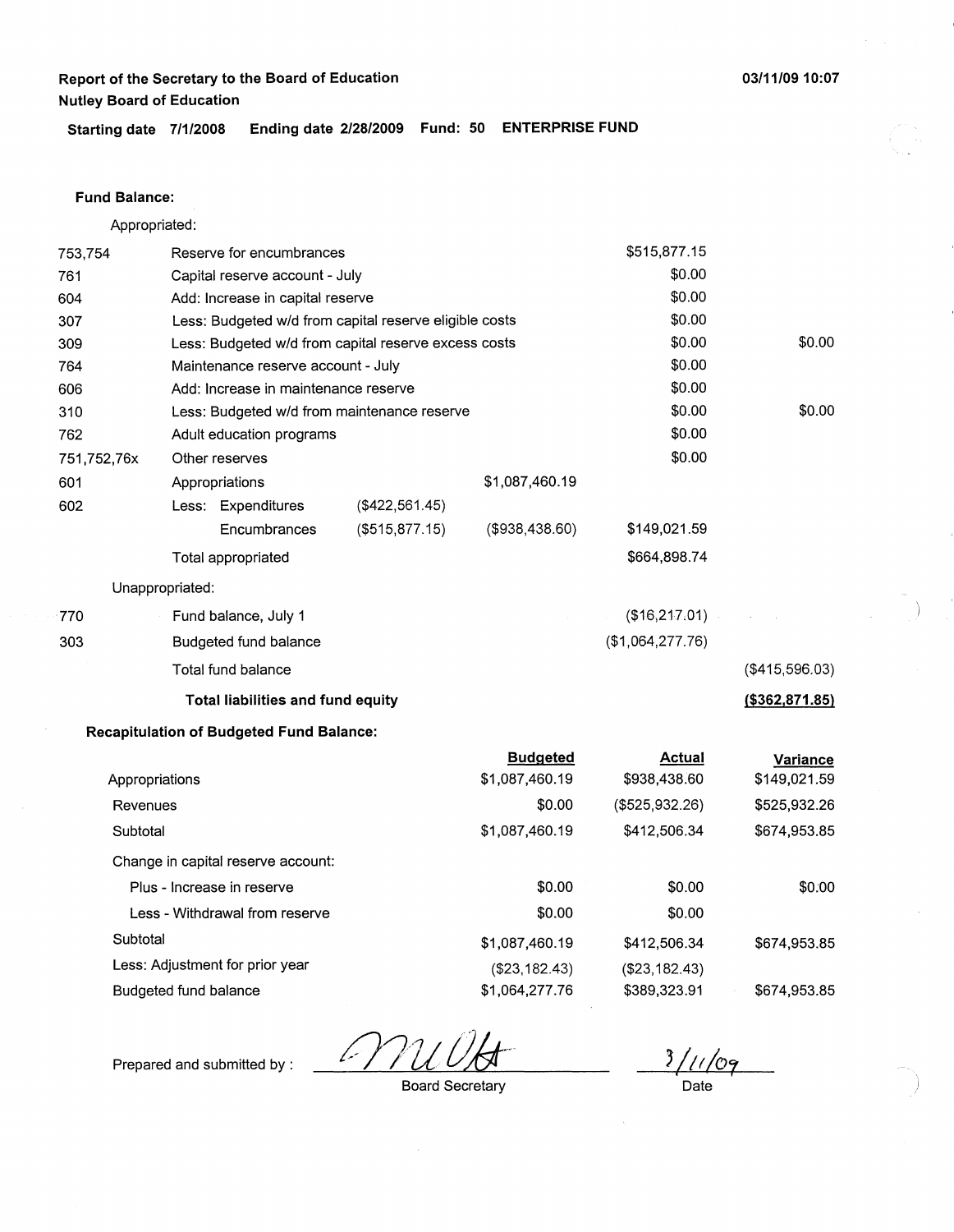**Starting date 7/1/2008 Ending date 2/28/2009 Fund: 51 SUMMER CAMP** 

#### **Assets and Resources**

| Assets:     |                                             |               |               |  |  |
|-------------|---------------------------------------------|---------------|---------------|--|--|
| 101         | Cash in bank                                |               | \$893.27      |  |  |
| $102 - 106$ | Cash Equivalents                            |               | \$0.00        |  |  |
| 111         | Investments                                 |               | \$0.00        |  |  |
| 116         | Capital Reserve Account                     |               | \$0.00        |  |  |
| 117         | Maintenance Reserve Account                 |               | \$0.00        |  |  |
| 121         | Tax levy Receivable                         |               | \$0.00        |  |  |
|             | Accounts Receivable:                        |               |               |  |  |
| 132         | Interfund                                   | \$0.00        |               |  |  |
| 141         | Intergovernmental - State                   | \$0.00        |               |  |  |
| 142         | Intergovernmental - Federal                 | \$0.00        |               |  |  |
| 143         | Intergovernmental - Other                   | \$0.00        |               |  |  |
| 153, 154    | Other (net of estimated uncollectable of \$ | \$0.00        | \$0.00        |  |  |
|             | Loans Receivable:                           |               |               |  |  |
| 131         | Interfund                                   | \$0.00        |               |  |  |
| 151, 152    | Other (Net of estimated uncollectable of \$ | \$0.00        | \$0.00        |  |  |
|             | <b>Other Current Assets</b>                 |               | \$0.00        |  |  |
|             | <b>Resources:</b>                           |               |               |  |  |
| 301         | <b>Estimated revenues</b>                   | \$0.00        |               |  |  |
| 302         | Less revenues                               | (\$14,805.00) | (\$14,805.00) |  |  |
|             | <b>Total assets and resources</b>           |               | (\$13,911.73) |  |  |
|             | <b>Liabilities and fund equity</b>          |               |               |  |  |

**Liabilities:** 

|     | <b>Total liabilities</b>                   | \$0.00 |
|-----|--------------------------------------------|--------|
|     | Other current liabilities                  | \$0.00 |
| 481 | Deferred revenues                          | \$0.00 |
| 451 | Loans payable                              | \$0.00 |
| 431 | Contracts payable                          | \$0.00 |
| 421 | Accounts payable                           | \$0.00 |
| 411 | Intergovernmental accounts payable - state | \$0.00 |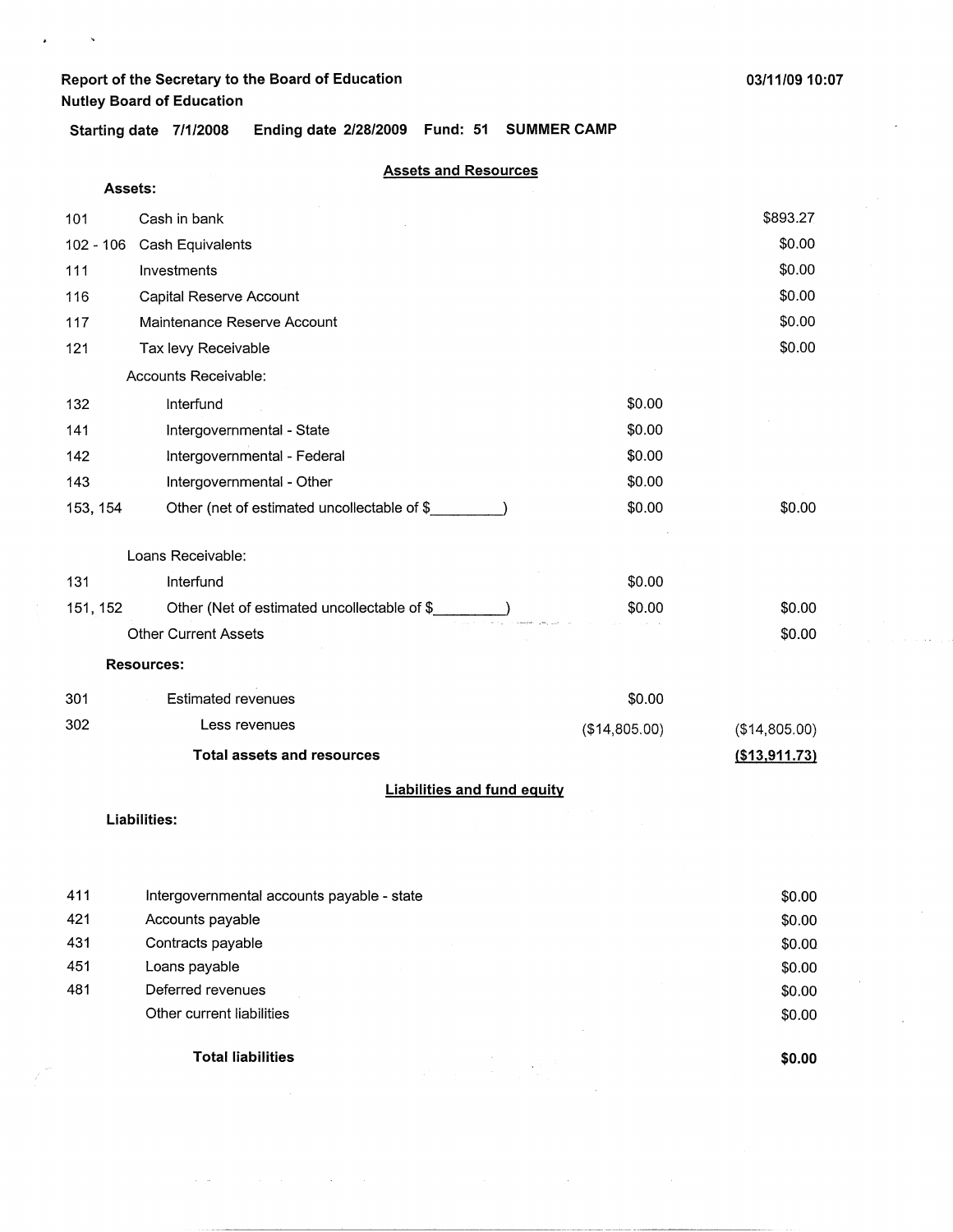**Starting date 7/1/2008 Ending date 2/28/2009 Fund: 51 SUMMER CAMP** 

#### **Fund Balance:**

Appropriated:

| 753,754               | Reserve for encumbrances |                                                 |                                                        |                                | \$0.00                       |                    |
|-----------------------|--------------------------|-------------------------------------------------|--------------------------------------------------------|--------------------------------|------------------------------|--------------------|
| 761                   |                          | Capital reserve account - July                  |                                                        |                                | \$0.00                       |                    |
| 604                   |                          | Add: Increase in capital reserve                |                                                        |                                | \$0.00                       |                    |
| 307                   |                          |                                                 | Less: Budgeted w/d from capital reserve eligible costs |                                | \$0.00                       |                    |
| 309                   |                          |                                                 | Less: Budgeted w/d from capital reserve excess costs   |                                | \$0.00                       | \$0.00             |
| 764                   |                          | Maintenance reserve account - July              |                                                        |                                | \$0.00                       |                    |
| 606                   |                          | Add: Increase in maintenance reserve            |                                                        |                                | \$0.00                       |                    |
| 310                   |                          |                                                 | Less: Budgeted w/d from maintenance reserve            |                                | \$0.00                       | \$0.00             |
| 762                   |                          | Adult education programs                        |                                                        |                                | \$0.00                       |                    |
| 751,752,76x           |                          | Other reserves                                  |                                                        |                                | \$0.00                       |                    |
| 601                   |                          | Appropriations                                  |                                                        | \$14,383.46                    |                              |                    |
| 602                   |                          | Less: Expenditures                              | (\$14,383.46)                                          |                                |                              |                    |
|                       |                          | Encumbrances                                    | \$0.00                                                 | (\$14,383.46)                  | \$0.00                       |                    |
|                       |                          | Total appropriated                              |                                                        |                                | \$0.00                       |                    |
|                       | Unappropriated:          |                                                 |                                                        |                                |                              |                    |
| 770                   |                          | Fund balance, July 1                            |                                                        |                                | \$471.73                     |                    |
| 303                   |                          | Budgeted fund balance                           |                                                        |                                | (\$14,383.46)                |                    |
|                       |                          | Total fund balance                              |                                                        |                                |                              | (\$13,911.73)      |
|                       |                          | Total liabilities and fund equity               |                                                        |                                |                              | (\$13,911.73)      |
|                       |                          | <b>Recapitulation of Budgeted Fund Balance:</b> |                                                        |                                |                              |                    |
|                       | Appropriations           |                                                 |                                                        | <b>Budgeted</b><br>\$14,383.46 | <b>Actual</b><br>\$14,383.46 | Variance<br>\$0.00 |
| Revenues              |                          |                                                 |                                                        | \$0.00                         | (\$14,805.00)                | \$14,805.00        |
| Subtotal              |                          |                                                 |                                                        | \$14,383.46                    | (\$421.54)                   | \$14,805.00        |
|                       |                          | Change in capital reserve account:              |                                                        |                                |                              |                    |
|                       |                          | Plus - Increase in reserve                      |                                                        | \$0.00                         | \$0.00                       | \$0.00             |
|                       |                          | Less - Withdrawal from reserve                  |                                                        | \$0.00                         | \$0.00                       |                    |
| Subtotal              |                          |                                                 |                                                        | \$14,383.46                    | (\$421.54)                   | \$14,805.00        |
|                       |                          | Less: Adjustment for prior year                 |                                                        | \$0.00                         | \$0.00                       |                    |
| Budgeted fund balance |                          |                                                 |                                                        | \$14,383.46                    | (\$421.54)                   | \$14,805.00        |

D- $\prime$  V  $\prime$ 

 $\frac{3}{\sqrt{140}}$ 

,---- (

Prepared and submitted by :

Board Secretary

**03/11/0910:07**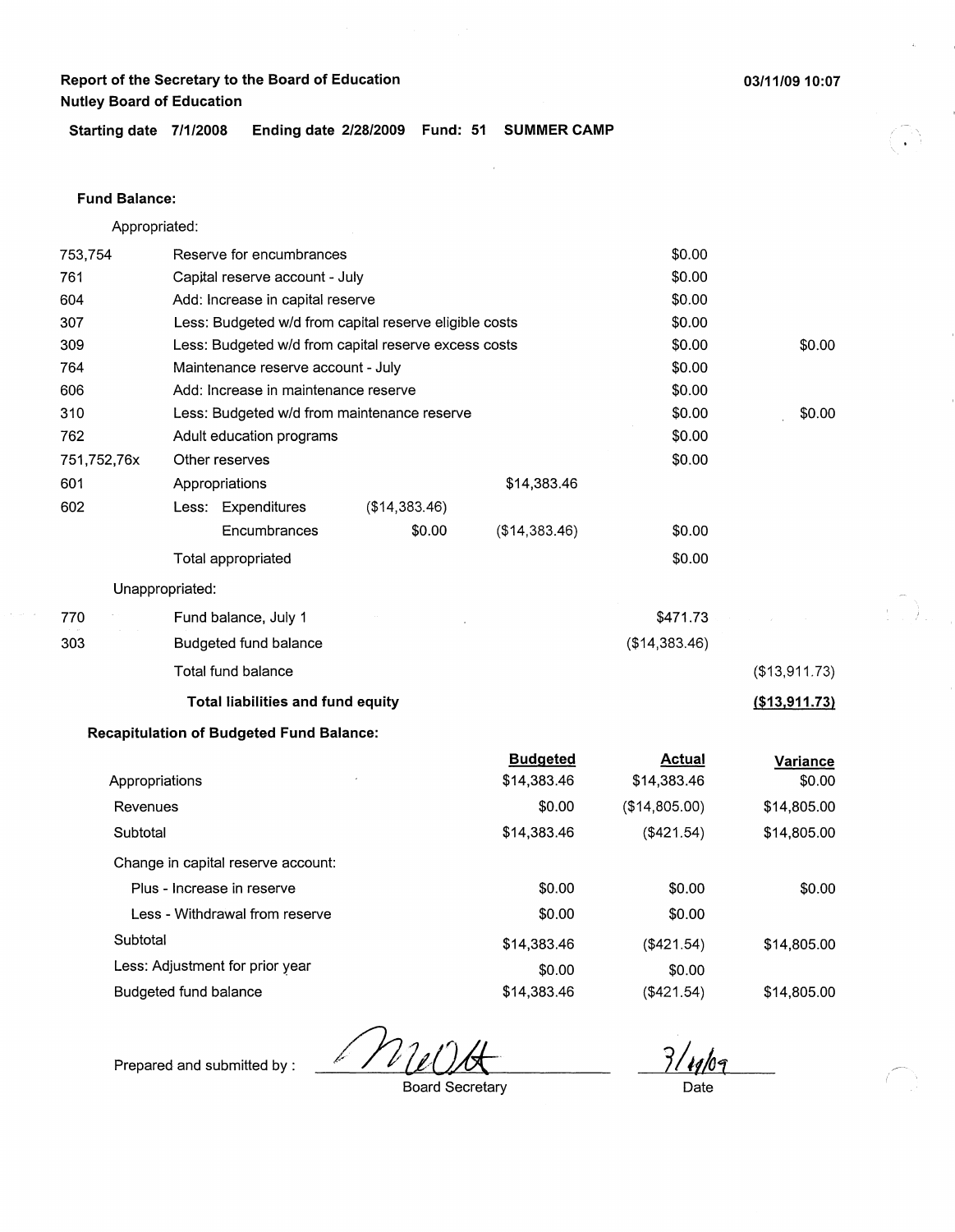**Assets:** 

 $\varphi$  and  $\theta$  is

 $\langle$ 

 $\langle$ 

**Starting date 7/1/2008 Ending date 2/28/2009 Fund: 55 EXTENDED DAY** 

## **Assets and Resources**

|             | <b>Liabilities and fund equity</b>          |                |                  |  |
|-------------|---------------------------------------------|----------------|------------------|--|
|             | <b>Total assets and resources</b>           |                | ( \$298, 807.20) |  |
| 302         | Less revenues                               | (\$405,988.36) | (\$405,988.36)   |  |
| 301         | <b>Estimated revenues</b>                   | \$0.00         |                  |  |
|             | <b>Resources:</b>                           |                |                  |  |
|             | <b>Other Current Assets</b>                 |                | \$0.00           |  |
| 151, 152    | Other (Net of estimated uncollectable of \$ | \$0.00         | \$0.00           |  |
| 131         | Interfund                                   | \$0.00         |                  |  |
|             | Loans Receivable:                           |                |                  |  |
| 153, 154    | Other (net of estimated uncollectable of \$ | \$0.00         | \$38,836.94      |  |
| 143         | Intergovernmental - Other                   | \$0.00         |                  |  |
| 142         | Intergovernmental - Federal                 | \$0.00         |                  |  |
| 141         | Intergovernmental - State                   | \$0.00         |                  |  |
| 132         | Interfund                                   | \$38,836.94    |                  |  |
|             | Accounts Receivable:                        |                |                  |  |
| 121         | Tax levy Receivable                         |                | \$0.00           |  |
| 117         | Maintenance Reserve Account                 |                | \$0.00           |  |
| 116         | Capital Reserve Account                     |                | \$0.00           |  |
| 111         | Investments                                 |                | \$0.00           |  |
| $102 - 106$ | Cash Equivalents                            |                | \$500.00         |  |
| 101         | Cash in bank                                |                | \$67,844.22      |  |
|             |                                             |                |                  |  |

#### **Liabilities:**

| \$249,055.19 | <b>Total liabilities</b><br>医前方的           |     |
|--------------|--------------------------------------------|-----|
| \$249,055.19 | Other current liabilities                  |     |
| \$0.00       | Deferred revenues                          | 481 |
| \$0.00       | Loans payable                              | 451 |
| \$0.00       | Contracts payable                          | 431 |
| \$0.00       | Accounts payable                           | 421 |
| \$0.00       | Intergovernmental accounts payable - state | 411 |
|              |                                            |     |